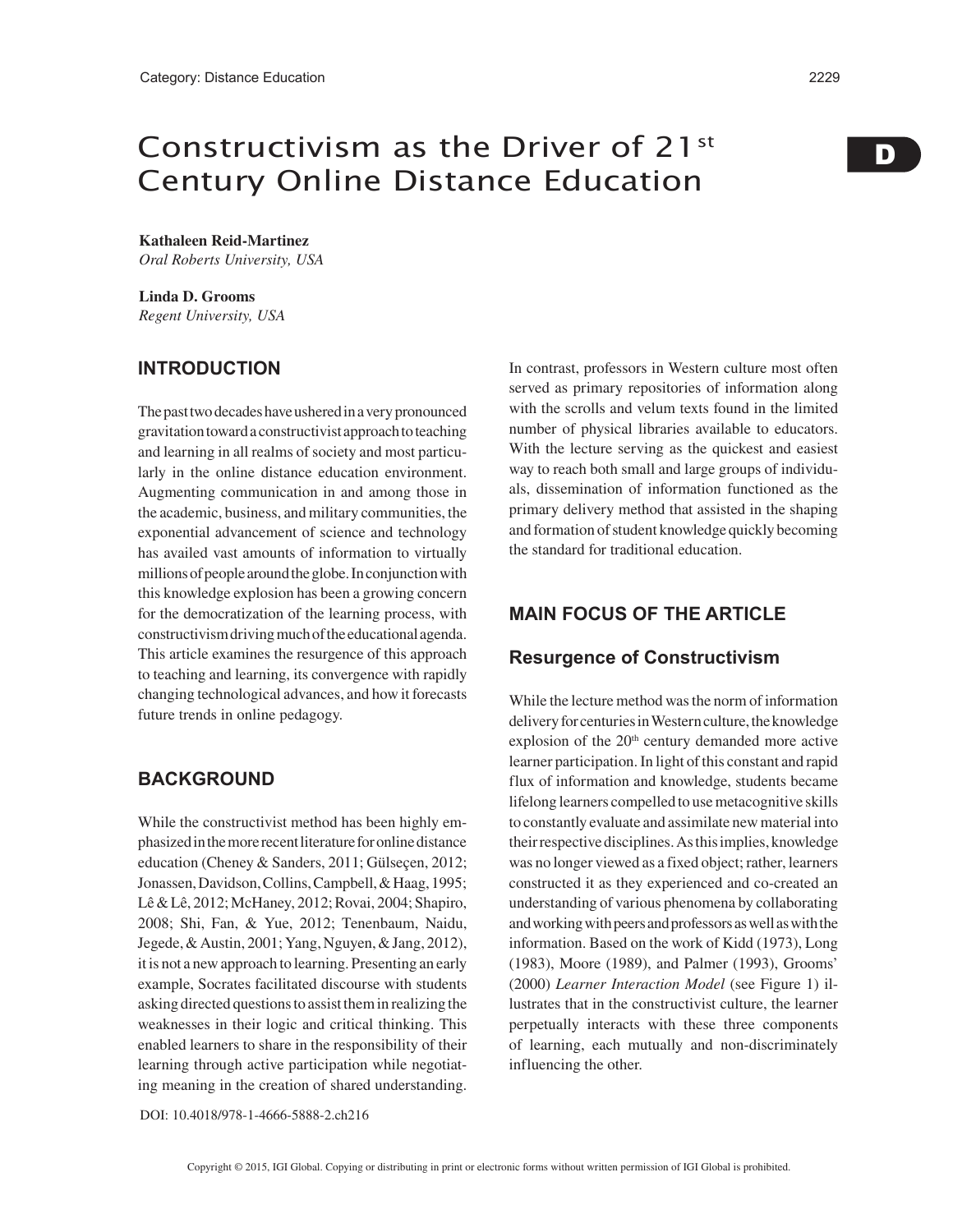



Now, rather than strictly acquiring information, Duffy and Cunningham (1996) explicated that "learning is an active process of constructing … knowledge and … instruction is a process of supporting that construction" (p. 171). Critical in this process is recognizing the shifting role of the professor who becomes the *guide on the side* or content facilitator and is no longer the proverbial *sage on the stage* or content provider. The student's role also has changed from being a passive receiver of information to an active participant in the knowledge-making process (Weller, 1988), aligning with Bandura's (1977, 1994) concept of the autonomous learner, an important dimension of the constructivist model. Table 1 (Reid-Martinez, Grooms, & Bocarnea, 2009) delineates these two approaches to learning.

Of special interest in the traditional constructivist approach to learning is the role of community. The constructivist approach recognizes that students do not learn strictly within the limited confines of an educational institution, but rather within the broader context of their personal lives extended through social media and multiple technologies. Consequently, the boundaries between the educational institution and the larger community become blurred creating its own unique set of challenges.

As people work collaboratively in the learning activities and new technologies, they bring multiple worldviews and experiences to each situation often creating a plethora of perspectives. During this collaborative learning process, they must negotiate and generate meaning and solutions to problems through shared understanding. Thus, education moves from a single, solitary pursuit of knowledge to a collaborative learning community that shapes and informs responses to the environment. As noted by Fuller and Söderlund (2002), this challenges the common metaphor of the university as a self-contained village.

## **Rapidly Changing Distance Learning Technologies**

Over the years, educators have experimented with and successfully employed multiple media for distance learning, and today, as much as in the past, they continue to stress that pedagogy must drive technology (Rourke & Coleman, 2011). As early as the  $18<sup>th</sup>$ century, print material was used and even today still serves an important role in distance education even as it gives way to more reliance on web-based resources and technology for collaborative development of knowledge that incorporates the diversity of learners and their contexts. After the 1930s, other media became significant with audio (i.e., radio and audiotapes) and